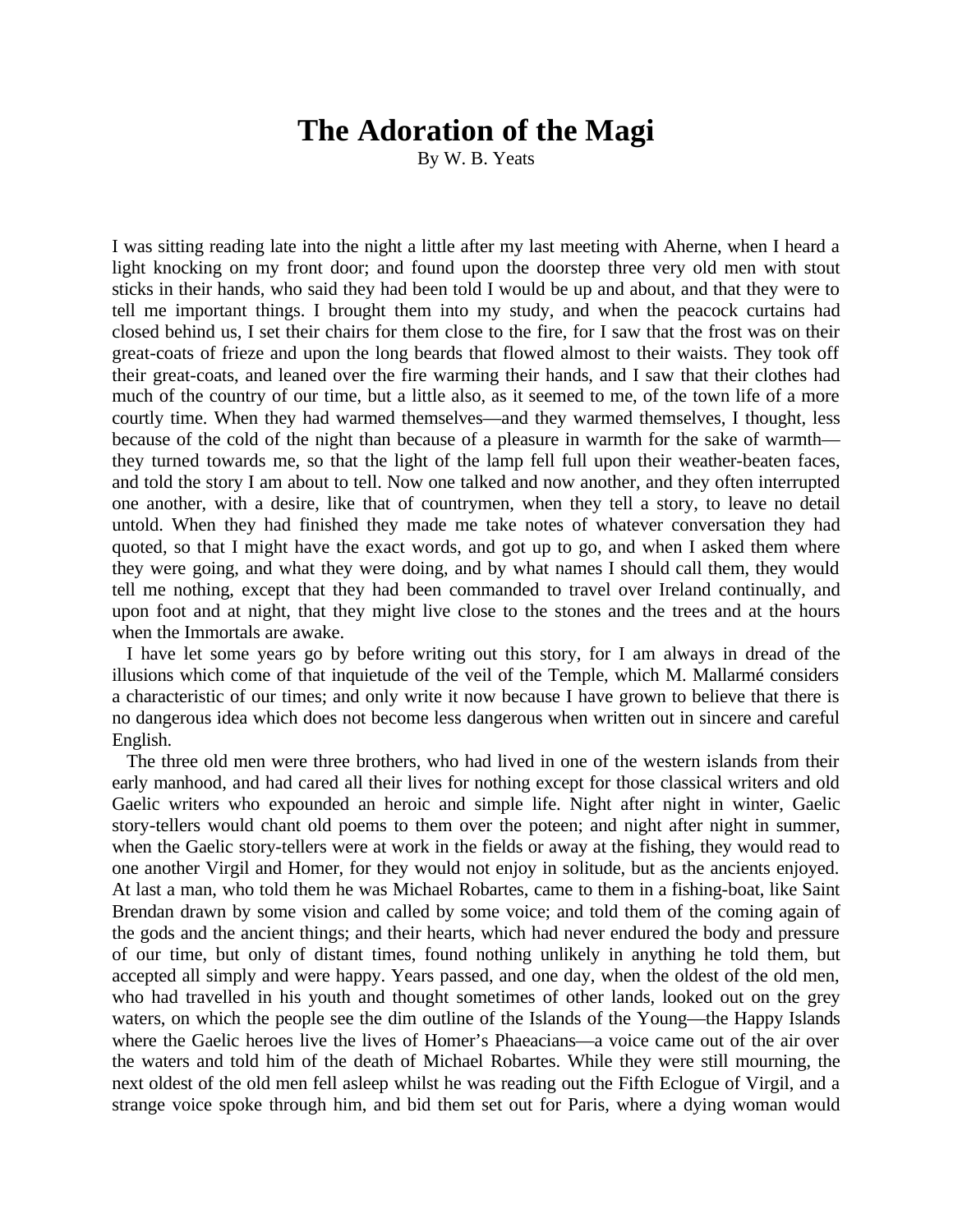give them secret names and thereby so transform the world that another Leda would open her knees to the swan, another Achilles beleaguer Troy.

They left their island, and were at first troubled at all they saw in the world, and came to Paris, and there the youngest met a person in a dream, who told him they were to wander about at hazard until those who had been guiding their footsteps had brought them to a street and a house, whose likeness was shown him in the dream. They wandered hither and thither for many days, until one morning they came into some narrow and shabby streets, on the south of the Seine, where women with pale faces and untidy hair looked at them out of the windows; and just as they were about to turn back because Wisdom could not have alighted in so foolish a neighbourhood, they came to the street and the house of the dream. The oldest of the old men, who still remembered some of the modern languages he had known in his youth, went up to the door and knocked, and when he had knocked, the next in age to him said it was not a good house, and could not be the house they were looking for, and urged him to ask for somebody who could not be there and go away. The door was opened by an old over-dressed woman, who said, 'O, you are her three kinsmen from Ireland. She has been expecting you all day.' The old men looked at one another and followed her upstairs, passing doors from which pale and untidy women thrust out their heads, and into a room where a beautiful woman lay asleep, another woman sitting by her.

The old woman said, 'Yes, they have come at last; now she will be able to die in peace,' and went out.

'We have been deceived by devils,' said one of the old men, 'for the Jmmortals would not speak through a woman like this.'

'Yes,' said another, 'we have been deceived by devils, and we must go away quickly.'

'Yes,' said the third, 'we have been deceived by devils, but let us kneel down for a little, for we are by the death-bed of one that has been beautiful.' They knelt down, and the woman sitting by the bed whispered, and as though overcome with fear, and with lowered head, 'At the moment when you knocked she was suddenly convulsed and cried out as I have heard a woman in childbirth and fell backward as though in a swoon. Then they watched for a little the face upon the pillow and wondered at its look, as of unquenchable desire, and at the porcelain-like refinement of the vessel in which so malevolent a flame had burned.

Suddenly the second oldest of them crowed like a cock, till the room seemed to shake with the crowing. The woman in the bed still slept on in her death-like sleep, but the woman who sat by her head crossed herself and grew pale, and the youngest of the old men cried out, 'A devil has gone into him, and we must be-gone or it will go into us also.' Before they could rise from their knees, a resonant chanting voice came from the lips that had crowed and said:— 'I am not a devil, but I am Hermes the Shepherd of the Dead, I run upon the errands of the gods, and you have heard my sign. The woman who lies there has given birth, and that which she bore has the likeness of a unicorn and is most unlike man of all living things, being cold, hard and virginal. It seemed to be born dancing; and was gone from the room wellnigh upon the instant, for it is of the nature of the unicorn to understand the shortness of life. She does not know it has gone, for she fell into a stupor while it danced, but bend down your ears that you may learn the names that it must obey.' Neither of the other two old men spoke, but doubtless looked at the speaker with perplexity, for the voice began again: 'When the Immortals would overthrow the things that are to-day and bring the things that were yesterday, they have no one to help them, but one whom the things that are to-day have cast out. Bow down and very low, for they have chosen this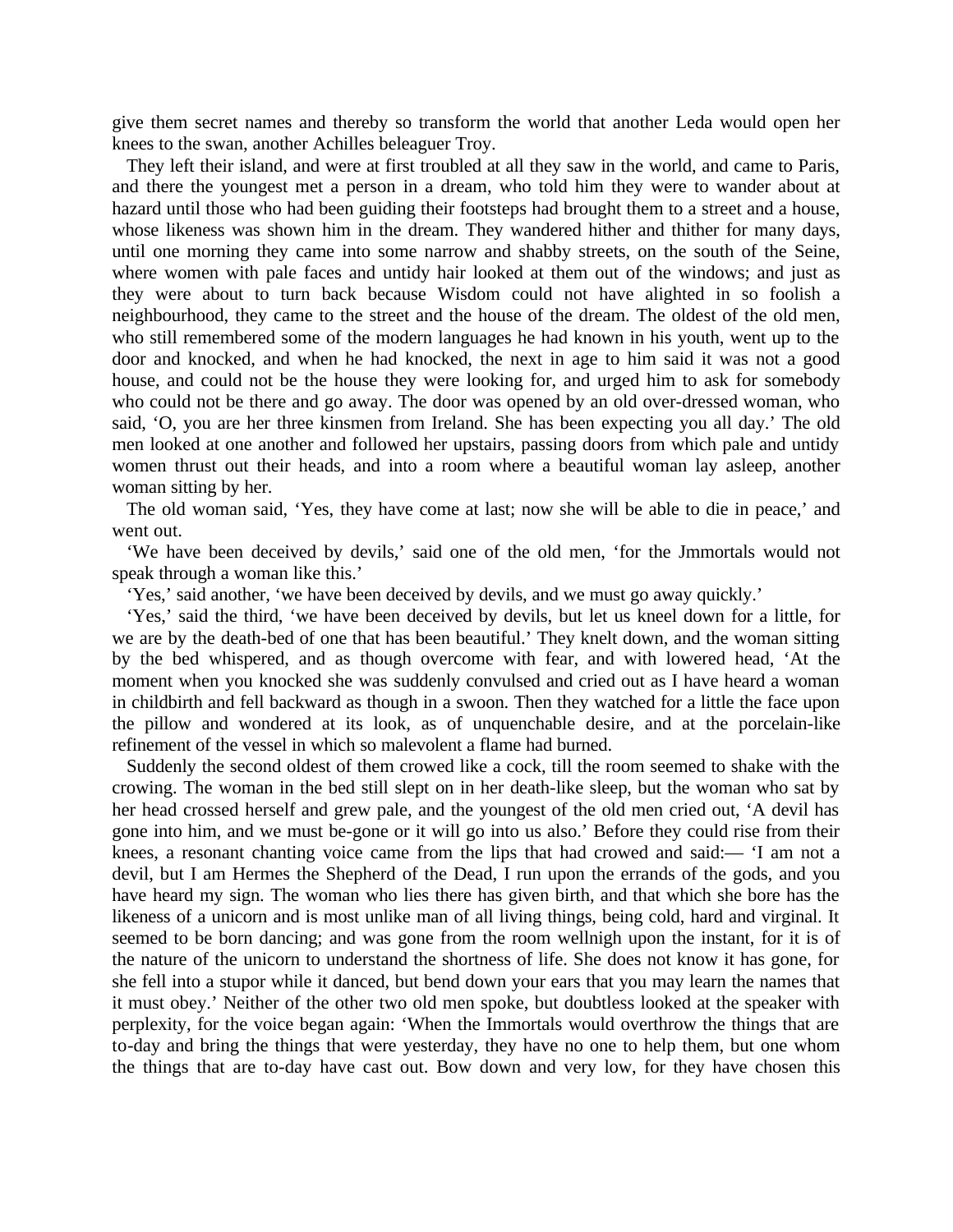woman in whose heart all follies have gathered, and in whose body all desires have awakened; this woman who has been driven out of Time and has lain upon the bosom of Eternity.'

The voice ended with a sigh, and immediately the old man awoke out of sleep, and said, 'Has a voice spoken through me, as it did when I fell asleep over my Virgil, or have I only been asleep?'

The oldest of them said, 'A voice has spoken through you. Where has your soul been while the voice was speaking through you?'

'I do not know where my soul has been, but I dreamed I was under the roof of a manger, and I looked down and I saw an ox and an ass; and I saw a red cock perching on the hay-rack; and a woman hugging a child; and three old men in chain armour kneeling with their heads bowed very low in front of the woman and the child. While I was looking the cock crowed and a man with wings on his heels swept up through the air, and as he passed me, cried out, "Foolish old men, you had once all the wisdom of the stars." I do not understand my dream or what it would have us do, but you who have heard the voice out of the wisdom of my sleep know what we have to do.'

Then the oldest of the old men told him they were to take the parchments they had brought with them out of their pockets and spread them on the ground. When they had spread them on the ground, they took out of their pockets their pens, made of three feathers which had fallen from the wing of the old eagle that is believed to have talked of wisdom with Saint Patrick.

'He meant, I think,' said the youngest, as he put their ink-bottles by the side of the rolls of parchment, 'that when people are good the world likes them and takes possession of them, and so eternity comes through people who are not good or who have been forgotten. Perhaps Christianity was good and the world liked it, so now it is going away and the Immortals are beginning to awake.'

'What you say has no wisdom,' said the oldest, 'because if there are many Immortals, there cannot be only one Immortal.'

'Yet it seems,' said the youngest, 'that the names we are to take down are the names of one, so it must be that he can take many forms.'

Then the woman on the bed moved as in a dream, and held out her arms as though to clasp the being that had left her, and murmured names of endearment, and yet strange names, 'Harsh sweetness,' 'Dear bitterness,' 'O solitude,' 'O terror,' and after lay still for a while. Then her voice changed, and she, no longer afraid and happy but seeming like any dying woman, murmured a name so faintly that the woman who sat by the bed bent down and put her ear close to her mouth.

The oldest of the old men said in French, 'There must have been yet one name which she had not given us, for she murmured a name while the spirit was going out of the body,' and the woman said, 'She was merely murmuring over the name of a symbolist painter she was fond of. He used to go to something he called the Black Mass, and it was he who taught her to see visions and to hear voices.'

This is all the old men told me, and when I think of their speech and of their silence, of their coming and of their going, I am almost persuaded that had I followed them out of the house, I would have found no footsteps on the snow. They may, for all I or any man can say, have been themselves Immortals: immortal demons, come to put an untrue story into my mind for some purpose I do not understand. Whatever they were, I have turned into a pathway which will lead me from them and from the Order of the Alchemical Rose. I no longer live an elaborate and haughty life, but seek to lose myself among the prayers and the sorrows of the multitude. I pray